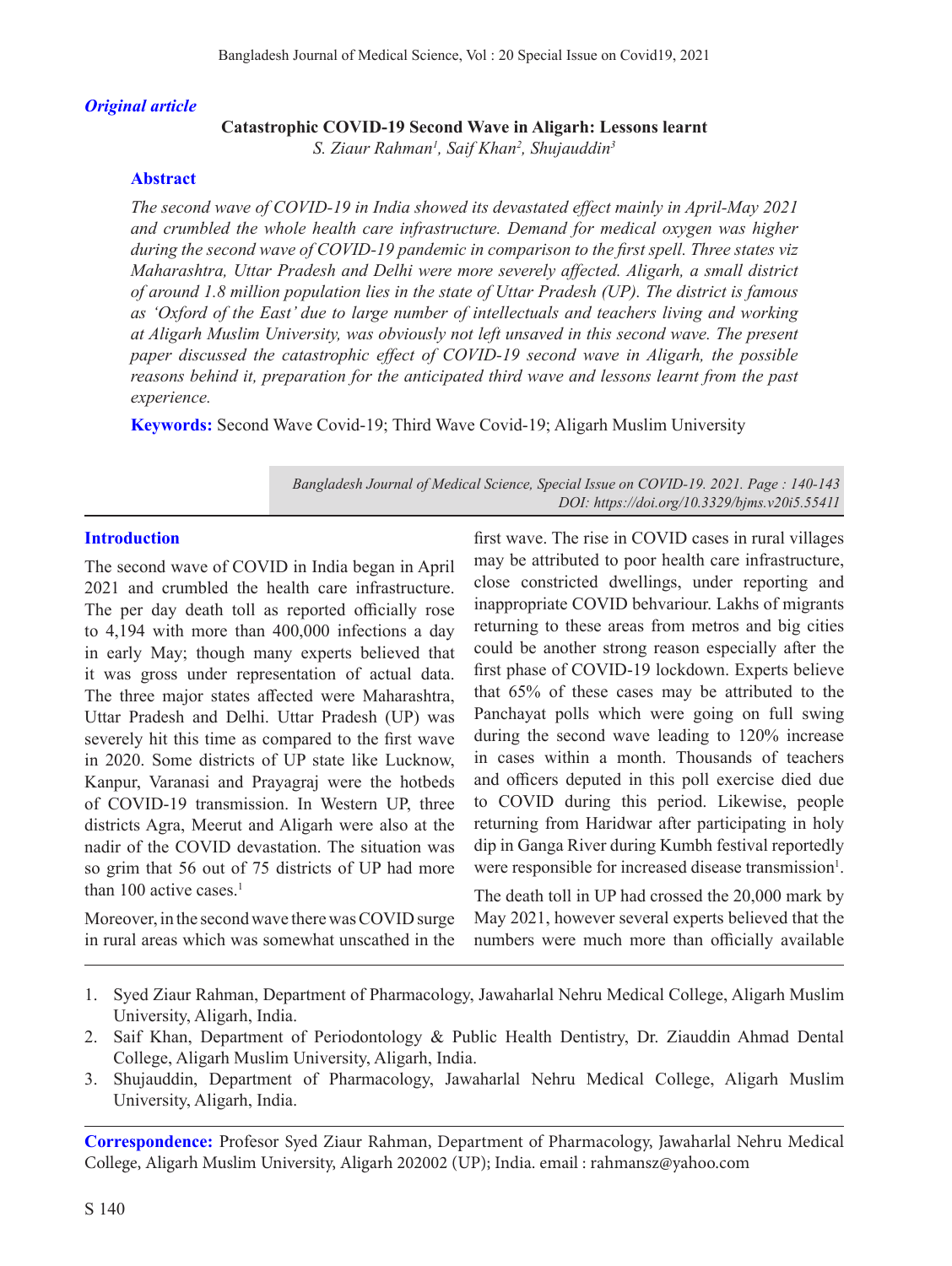due to under-reporting of the cases. In addition to this, there was quite a mismatch between death toll and number of reported deaths as mortuaries and graveyards were overloaded with corpses for their last rites and unclaimed bodies thrown to holy rivers that sent a very gloomy picture from top to bottom. The health care infrastructure crumbled under the second wave with acute shortage of beds and oxygen in the hospitals<sup>1</sup>.

## **Catastrophic COVID second wave in Aligarh**

Aligarh is a district in Western Uttar Pradesh. It shares borders with districts and is in the vicinity of Delhi and National Capital Region (NCR). It has a tertiary care hospital namely Jawaharlal Nehru Medical College Hospital (JNMCH) under the direct control of the old and prestigious Aligarh Muslim University. JNMCH is a Level 3 Government medical facility. It caters to several districts of Western UP. In the first wave JNMC had a better recovery rate of 71.9% COVID than national average of 56%2 .

Surprisingly, the situation in the second wave was completely different and gloomy. The disease was very severe and the mortality rate was much higher. Hundreds of death occurred in Aligarh district including 56 employees of the Aligarh Muslim University (AMU) within a span of just two month April-May. Out of 56 deaths, the female: male ratio was 23:33; mean age was 51-59 years and rural: urban ratio was 25:31. All these deceased were also found unvaccinated and tested either positive RTPCR or positive antigen.

Some new variant was suspected causing the severity of the disease and death. Taking cognizance, the Vice Chancellor of the University, Prof Tariq Mansoor wrote to the Indian Council of Medical Research for genomic study of the Aligarh Variant! The genome sequencing at CSIR- Institute of Genomics and Integrative Biology did not find any new strain but a double mutant of the Corona Virus prevalent elsewhere<sup>3,4</sup>.

# **Some reasons of Catastrophic COVID second wave in Aligarh**

Aligarh is a densely populated area and is visited by people from all parts of India. This puts it at increased risk of disease transmission. Before the second wave hit, Aligarh in the month of January - February 2021 witnessed a grand organization of an exhibition on trade and agriculture by the district administration, which could be responsible for the huge surge of COVID cases and subsequent

deaths<sup>5</sup>. Moreover, people were not following the COVID appropriate behavior and in rural areas there were Panchayat election polls going on in full swing. These all factors might have contributed to the second wave of devastation. People also died due to lack of oxygen supply in district and JNMC hospitals. However, JNMC authorities denied that no person in the medical college hospital died due to shortage of oxygen. In addition, JNMC Hospital was given a phase 3 trial of Covaxin, an indigenous COVID-19 vaccine by Bharat Biotech. The same vaccine showed high efficacy against COVID-19 infections in phase 3 trials all over India and was available for vaccination for all health workers of JNMC. Somehow, Covishield, another vaccine by AztraZeneca, was approved almost at the same time. In this mayhem confusion of better efficacious vaccine among the two, majority of the AMU staff members remained unvaccinated during the peak of second wave and showed hesitancy.

# **Anticipated third wave in Aligarh and major steps taken**

Experts have warned India could face a third wave of infections in coming months. In this direction, Aligarh Muslim University (AMU) ramped up the facilities at the JNMCH for the anticipated third COVID wave. JNMCH has now a dedicated COVID ICU and COVID ward where 60 out of 100 beds are connected to oxygen panels and the paediatric ICU with 50 oxygen connected beds along with newly installed high capacity Oxygen Generation Plants.

Since medical oxygen has become an important commodity in the fight against the COVID pandemic, the hospital administration has created the infrastructure that would meet the needs in case of resurgence in COVID infections. With the increased number of beds in ICUs connected with the oxygen supplies, the hospital administration made sure that no COVID patient dies of the shortage of oxygen. The administration has further focused on increasing beds with installed oxygen supply panels in the paediatric ICU and other facilities at the Paediatric High Dependency Units (HDUs) as experts are alarmed that the third wave might affect the children more adversely. A dedicated ICU with 15 beds connected to the oxygen panels and two isolation beds within the ICU for COVID infected pregnant women are now fully functional. Even the step-down wards have beds connected with direct oxygen supply. The installation of the oxygen plant has reduced the dependency on liquid oxygen and made the hospital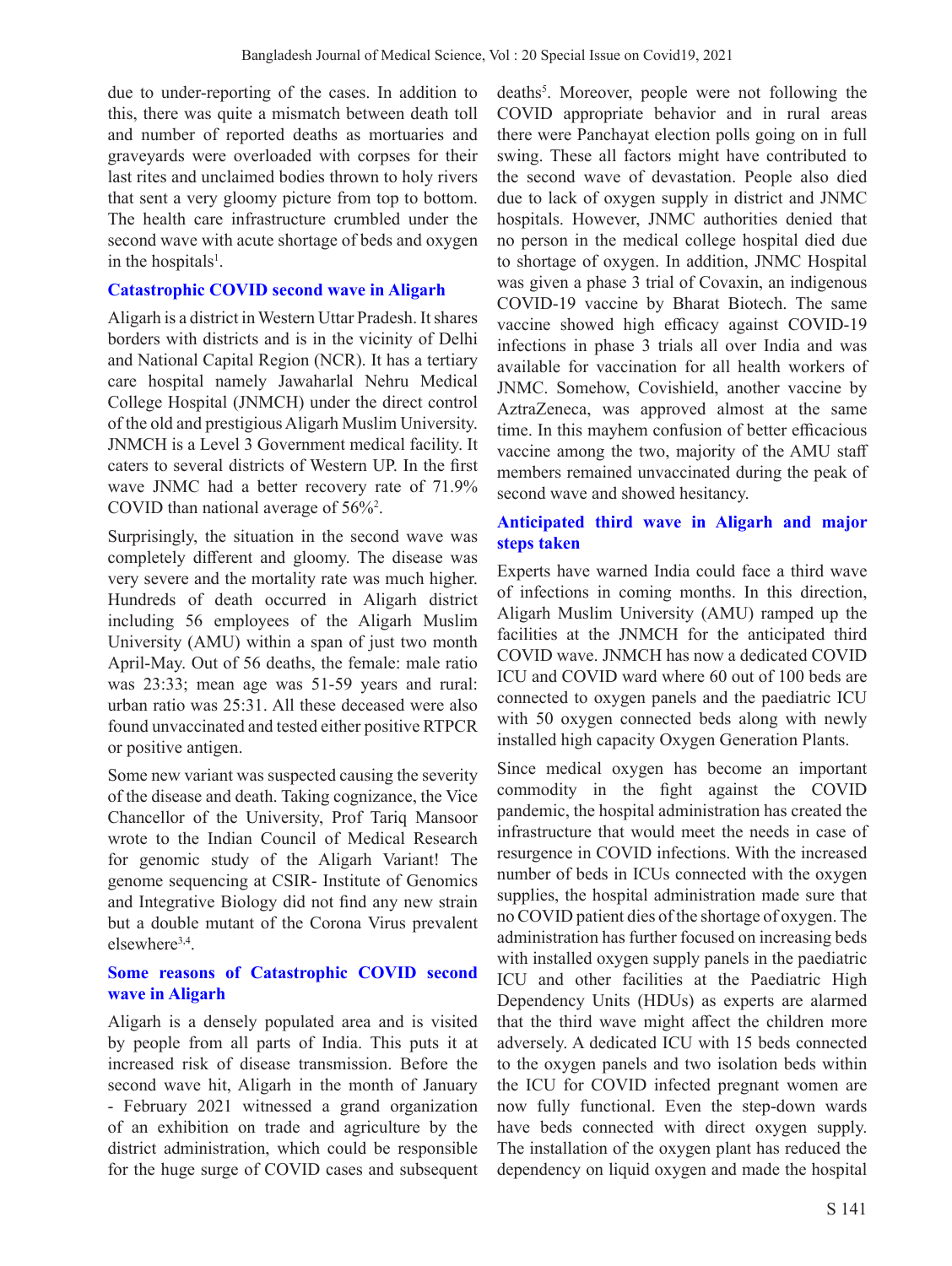self-sufficient to directly connect ICU and COVID ward beds with oxygen supply. Earlier in June 2021, a high capacity Oxygen Generation Plant imported from Germany, capable of producing 874 litres of oxygen per minute to cater to 250 patients at a time was inaugurated by the Vice Chancellor at the Trauma Centre of JNMCH. The unit has two Pressure Swing Adsorption (PSA) oxygen generators, two compressors and one air tank with the capacity of 5,500 litres and an oxygen storage tank of 3000 litres. The medical college requires 3 oxygen plants to be self-sufficient in oxygen for which the Government of India will install two plants.

Moreover, Application of artificial intelligence (AI) and machine learning (ML) in COVID-19 in patient triaging, testing and contact tracing has been used by various countries across the globe. AI is employed in clinical decision making for the various disease models. AI and ML has also been used to develop disease models using clinical, laboratory and demographic data for prognosis of severe/critical COVID patients employing survival and cox-multivariate analysis. ML and AI can help in contact tracing of infected COVID-19 patients with digital contact tracing process using smart phone applications employing various technologies like Global Positioning System (GPS), Bluetooth, Social graph, mobile tracking data, network bases-API (application programming interface) methods. The digital contact tracing is quick and gives real time data. These digital apps gather individual personal data and are further analysed using MI and Al models to trace a person who has been in contact with an infected person and predict the disease and infectivity. However, there is a flip side attached to contact tracing as they may violate privacy data. AI and ML has greatly improvised screening, prediction, contact tracing, forecasting, diagnosis, drug and vaccine development process using novel and uncharted pathways and models to control COVID -19 pandemic with minimal human interventions.<sup>6,7</sup>

In India, *Arogya setu app* has been developed by the National Informatics Centre (NIC), Ministry of Electronics and Information Technology, New Delhi. It is a tracking *app* which uses smart phone GPS and Bluetooth. This app has more than 100 million downloads and is used in contact tracing, identifying COVID hot spot zones. It also shares advisories and best practices for appropriate COVID behavior. *Arogya setu* app has been applauded by the World health Organization (WHO) in helping health

departments to identify COVID clusters. This *app* is based on an API platform so the data collected by it may be accessed through computer programmes, mobile applications and web services. It has four sections;

- 1. User Status (predicts the risk of COVID-19 infection to the user);
- 2. Self-Assessment (Identifies COVID-19 symptoms and risk profile of the user);
- 3. COVID-19 updates (Updates about local and National COVID-19 cases);
- 4. E-pass integration (Also gives E-pass to users).

This application helps in identifying COVID-19 infection zones within the radius of 500m, 1 Km, 5 Km and 10 Km from the user and also alerts user about any COVID-19 infected person within six feets.8 Both AMU and District administrations may make this *app* compulsorily available in all citizens' mobile.

Saliva may also be used as an alternative to nasopharyngeal swab (NPS). NPS is usually uncomfortable for the patients and also gives false negative results due to improper sampling. Saliva is a diagnostic fluid and COVID-19 virus is seen in saliva from the first week to weeks of infection. Saliva can be self collected by the patient in sterile plastic vials at home. This gives advantage over NPS which is sometimes painful and requires staff and logistics for its collections.9,10,11

Additionally, we need to optimize all our health care resources to tackle the upcoming third and subsequent COVID waves. The COVID appropriate behavior should be deeply ingrained in every stakeholder without an iota of complacency. Every stakeholder from healthcare professionals, political and religious leaders should be the torch bearers for the masses. The government should come up with economic and health care packages to support people who have lost their lives and livelihood.

# **Lessons learnt**

Even after all precautionary measures to fight against ensuing pandemic, the following lessons may be learnt from the second wave:<sup>12</sup>

- 1. COVID is here to stay and COVID appropriate behavior and personal hygiene should be integrated with utmost sincerity and responsibility.
- 2. Motivate and inspire everyone to get vaccinated